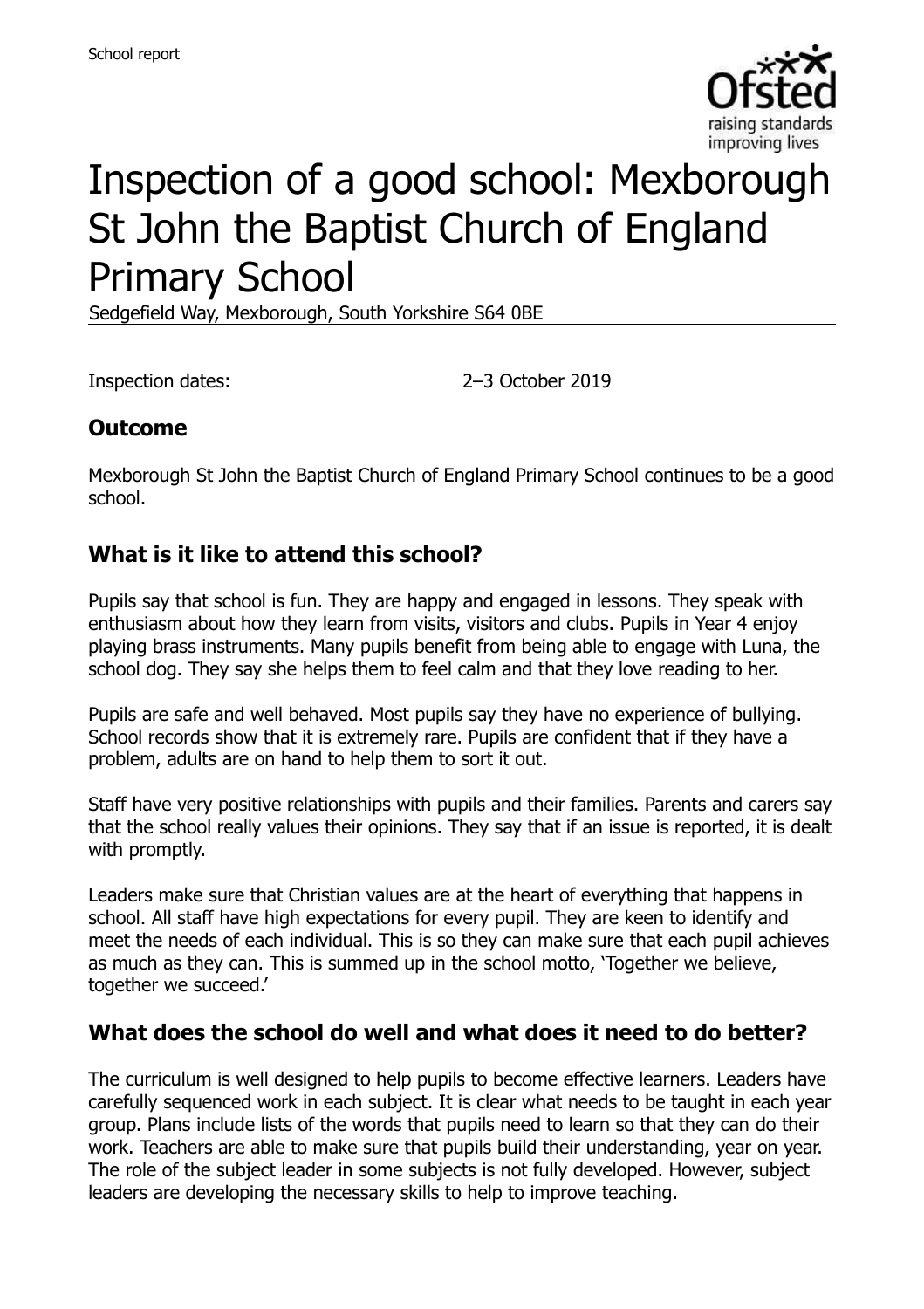

Lessons are not disturbed by poor behaviour. Pupils cooperate well together to share equipment and to complete joint tasks. They are confident and resilient. They are not put off when they find their work hard. Other work on personal development is helping pupils to find out what it means to be a responsible citizen.

Leaders are effective in their work to further improve the school. They are constantly searching for ways to further improve the teaching of reading. Teachers and teaching assistants are well trained. They make sure that most pupils rapidly learn the skills they need to read fluently. Pupils that are at risk of falling behind are quickly identified and supported. Leaders foster a love of reading in many ways. For example, pupils in Year 6 explained how they have chosen the first book, 'Sherlock Holmes', for their new book club. Improvements in the teaching of reading have led to improvements in writing.

Teachers create tasks to help pupils to remember previous work. They call this 'sticky learning'. They regularly check the work that pupils are doing in lessons. This means that they are able to spot errors and misunderstanding quickly. They can then adapt their teaching to give pupils the support they need to succeed. This is done especially effectively in mathematics. Work is generally pitched at the right level in all subjects. However, in some classes, the most able pupils are given work that is too easy on too many occasions.

Most children start school with skills and knowledge that are below those typical for their age. The early years curriculum is carefully adapted to meet the needs and interests of the children. There is a clear focus on vocabulary development. Staff help parents to support this work. For example, in Nursery, they send home a carefully chosen question and a short list of words each week. The classrooms and outdoor areas are well organised. Staff encourage children to select and tidy away equipment independently. They provide children with lots of opportunities to investigate and explore.

Pupils with special educational needs and/or disabilities (SEND) receive very effective support. Their needs are identified at an early stage. Support is then put in place to ensure that they are able to learn effectively alongside their peers.

Leaders consider the best interests of their pupils in all their decisions. Staff say that they are proud to be part of 'Team MSJ'. They know that they are expected to work hard. However, they feel valued and know that leaders are mindful of their workload.

# **Safeguarding**

The arrangements for safeguarding are effective.

All staff are thoroughly vetted to make sure that they are suitable to work with children. Leaders keep an accurate and up-to-date record of these checks. Staff are well trained. They know the signs that may suggest that children are not safe and look out for them. They are confident to report any concerns, no matter how small. Leaders keep clear records of all concerns. These records show that, when necessary, appropriate actions are taken immediately. Parents are confident that their children are safe and well cared for in school.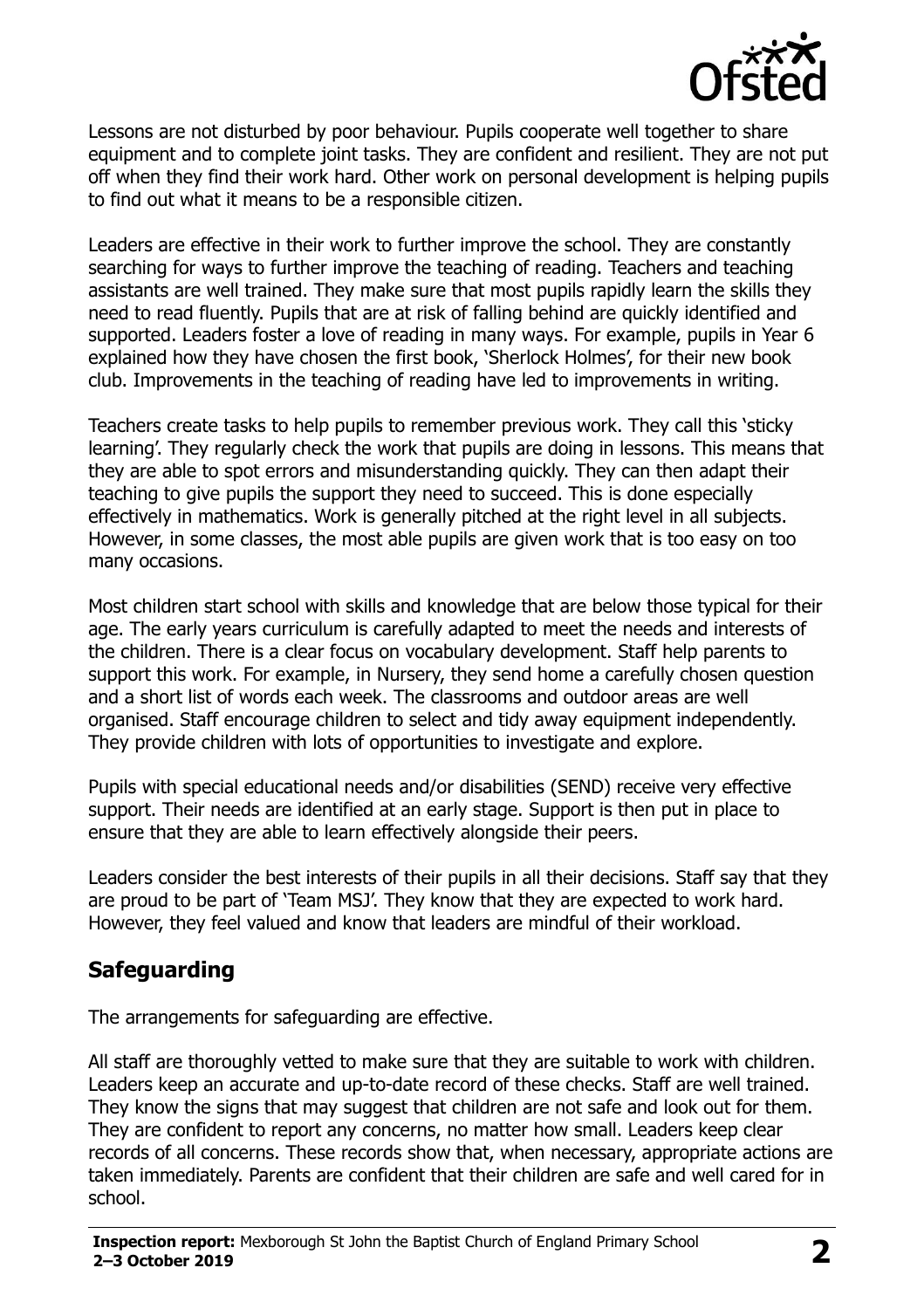

# **What does the school need to do to improve?**

# **(Information for the school and appropriate authority)**

- The role of the subject leader in some subjects is not fully developed. All subject leaders need to have opportunities to develop their subject knowledge and to keep up to date with new developments. They need to have regular opportunities to identify strengths and weaknesses in their subjects. They then need to use this knowledge to offer appropriate challenge and support to their colleagues so that academic standards continue to rise.
- $\blacksquare$  Leaders need to make sure that more pupils exceed the expected standard at key stage 2 in reading, writing and mathematics. Pupils are not always challenged well enough. Sometimes the tasks they are given are too easy. Leaders should support teachers to use information about what pupils already know and can do to plan activities. They should ensure that the curriculum provides opportunities for pupils to work on demanding tasks, so they are able to learn more.

### **Background**

When we have judged a school to be good we will then normally go into the school about once every four years to confirm that the school remains good. This is called a section 8 inspection of a good school or non-exempt outstanding school. We do not give graded judgements on a section 8 inspection. However, if we find some evidence that the school could now be better than good or that standards may be declining, then the next inspection will be a section 5 inspection. Usually this is within one to two years of the date of the section 8 inspection. If we have serious concerns about safeguarding, behaviour or the quality of education, we will convert the section 8 inspection to a section 5 inspection immediately.

This is the first section 8 inspection since we judged the predecessor school, Mexborough St John the Baptist Church of England Primary School, to be good on 26 March 2013.

#### **How can I feed back my views?**

You can use [Ofsted Parent View](https://parentview.ofsted.gov.uk/) to give Ofsted your opinion on your child's school, or to find out what other parents and carers think. We use Ofsted Parent View information when deciding which schools to inspect, when to inspect them and as part of their inspection.

The Department for Education has further quidance on how to complain about a school.

If you are not happy with the inspection or the report, you can [complain to Ofsted.](https://www.gov.uk/complain-ofsted-report)

### **Further information**

You can search for [published performance information](http://www.compare-school-performance.service.gov.uk/) about the school.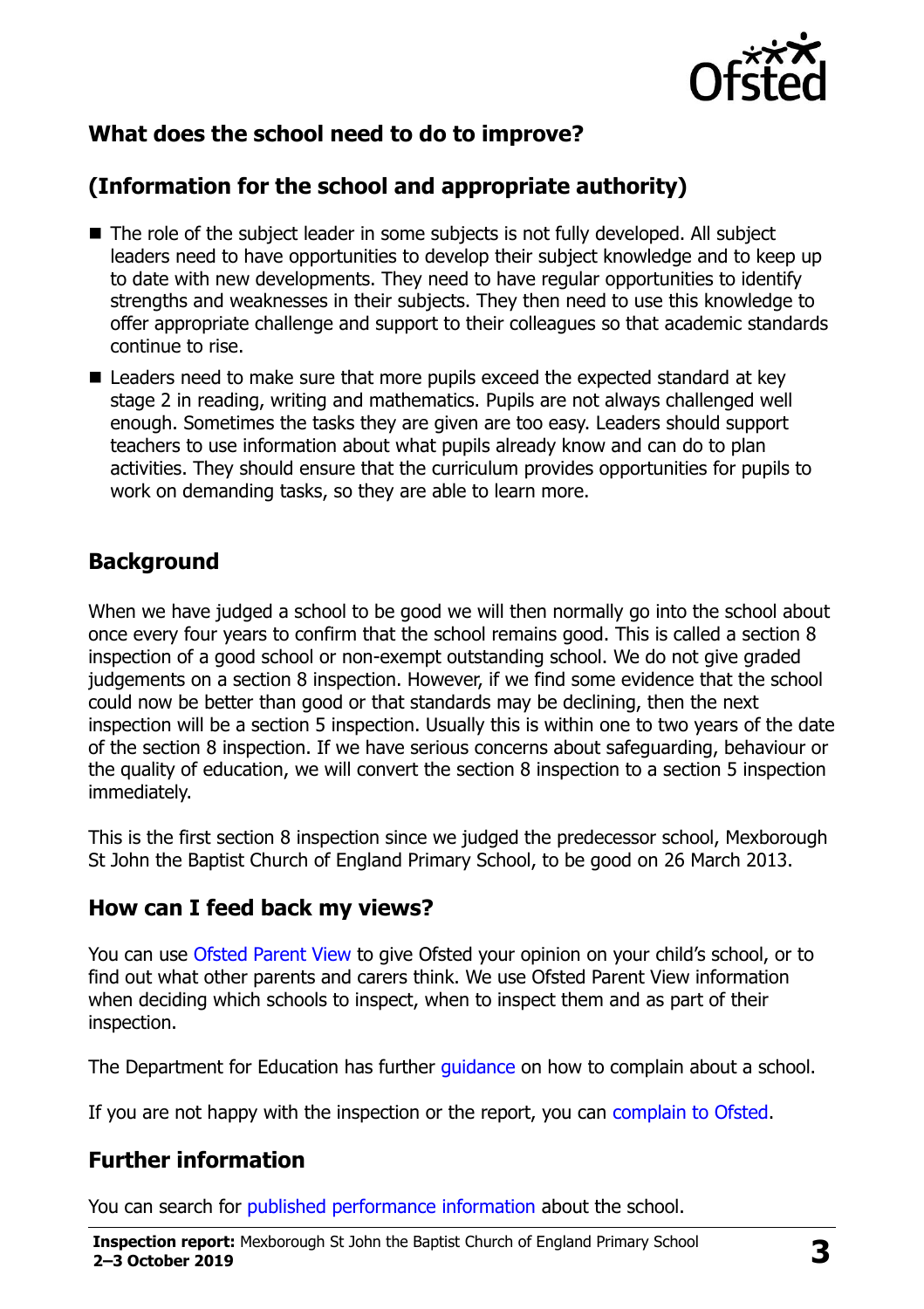

In the report, '[disadvantaged pupils](http://www.gov.uk/guidance/pupil-premium-information-for-schools-and-alternative-provision-settings)' refers to those pupils who attract government pupil premium funding: pupils claiming free school meals at any point in the last six years and pupils in care or who left care through adoption or another formal route.

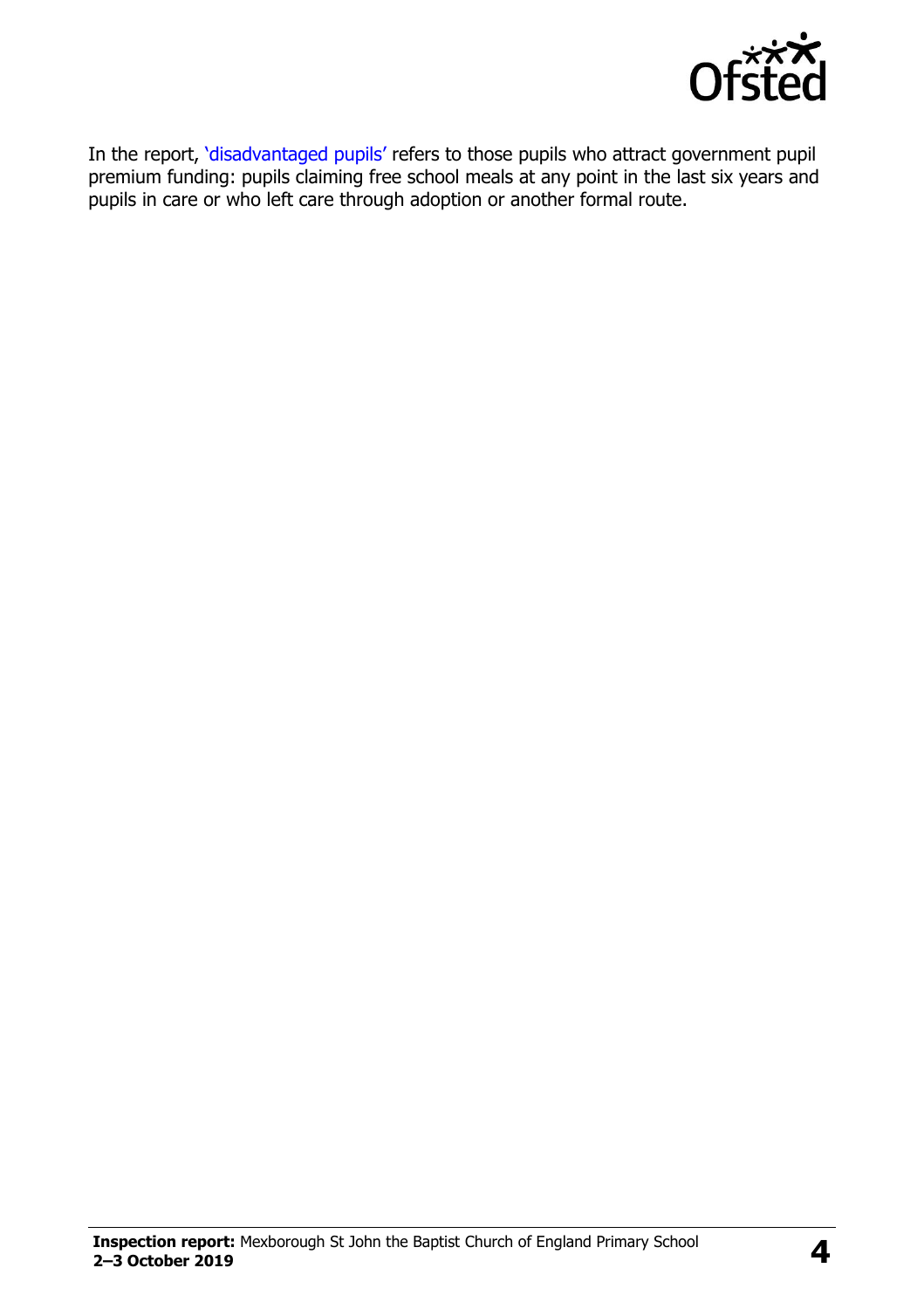

# **School details**

| Unique reference number             | 143581                     |
|-------------------------------------|----------------------------|
| <b>Local authority</b>              | Doncaster                  |
| <b>Inspection number</b>            | 10110698                   |
| <b>Type of school</b>               | Primary                    |
| <b>School category</b>              | Academy converter          |
| Age range of pupils                 | 3 to 11                    |
| <b>Gender of pupils</b>             | Mixed                      |
| Number of pupils on the school roll | 235                        |
| <b>Appropriate authority</b>        | Board of trustees          |
| <b>Chair of governing body</b>      | Ian Hutchinson             |
| <b>Headteacher</b>                  | <b>Adam Minor</b>          |
| Website                             | www.mexboroughstjohn.co.uk |
| Date of previous inspection         | Not previously inspected   |

# **Information about this school**

■ The school joined James Montgomery Academy Trust in December 2016. A new headteacher was appointed in 2018.

### **Information about this inspection**

- I met with the four members of the senior leadership team and some subject leaders.
- I met with the chief executive officer of the trust, a representative from the diocese and the chair of the governing body.
- The subjects considered as part of this inspection were reading, mathematics and history. I carried out deep dives in these subjects. This entailed meeting with senior leaders, subject leaders and teachers, looking at curriculum plans, visiting lessons, speaking to pupils about their learning, and scrutinising pupils' work. I also listened to pupils read and observed staff listening to pupils read.
- The arrangements for safeguarding were checked. This included checks on the single central record, staff training and safeguarding records.
- I looked at the school's records of pupils who have left the school.
- I looked at the school's self-evaluation document and plans for improvement.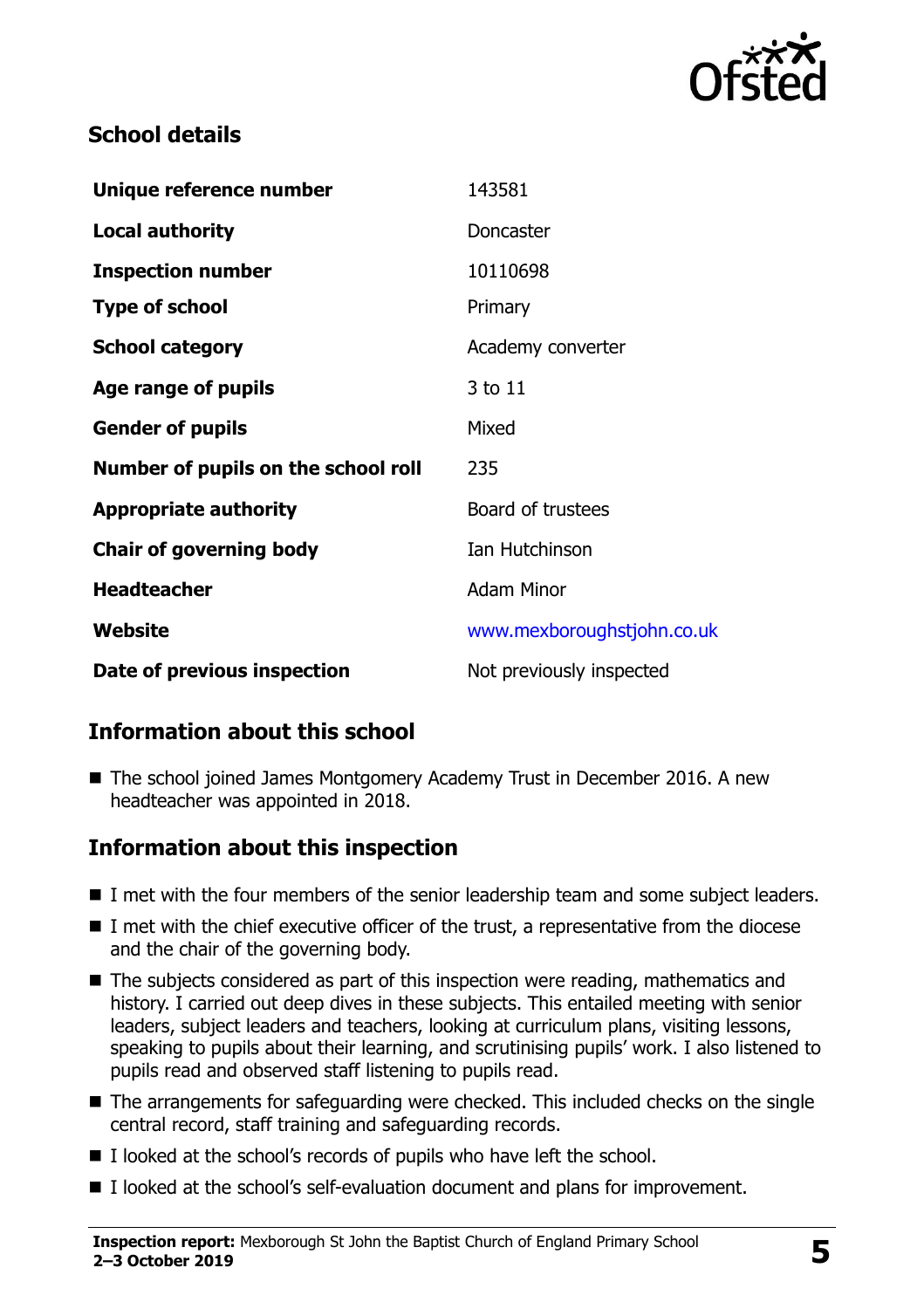

- I looked at curriculum planning for a wide range of subjects.
- I talked informally with pupils in lessons and at breaktimes. I also took account of the six responses to Ofsted's online pupil questionnaire.
- I talked to a number of parents as they dropped their children off at the start of the school day. I also took account of the 48 responses to Ofsted's survey, Parent View.
- I met with a number of staff and took account of the 20 responses to Ofsted's online survey for staff.

#### **Inspection team**

Chris Cook, lead inspector **Her Majesty's Inspector**